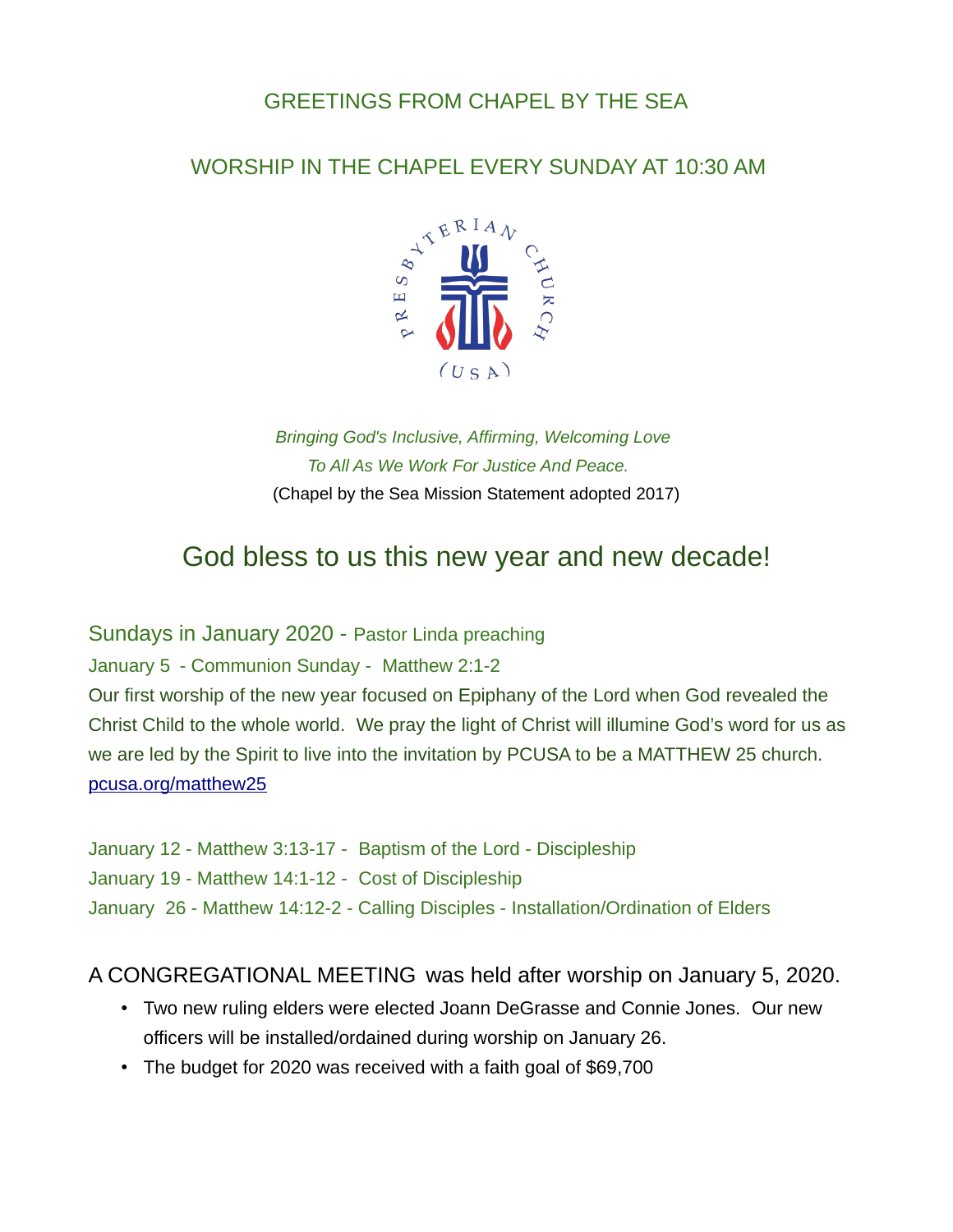• The pastor's terms of call were approved with an annual salary increase of \$1,993 to bring the remuneration up to presbytery minimum for a 24 hour per week part-time clergy position.

A 2019 narrative report was mailed to all members and friends in December along with a pledge form.

Thank you for your continuing support as we take this leap of faith to fund our ministry. Copies of the above are available from Treasurer, Ed Tegenfeldt.

## VITAL CONGREGATIONS INITIATIVE BEGINS

The pastor cohort meets with presbytery staff and facilitators on January 12. The chapel's session will retreat on Sunday, February 9, from 12- 2 pm to plan. Church-wide study of the Seven Marks of Vitality begins with Lent on February 26.

"*Congregational vitality is not determined by the size of a church or its budget, but by a church's faithfulness in demonstrating the love and justice of Jesus. One good test of a congregation's vitality is to see how its members and neighbors answer the question, If this church were to close, who would miss it and why?" When a congregation is committed to the work and witness of Jesus Christ, its mission becomes an essential part of the local community*.

*This is the example set by Jesus. He would gather his followers, teaching them and modeling a very different way of life. Then, out of compassion for those in need, he would send them out in mission to teach, heal and confront evil (see Matthew 9-10). This rhythm of gathering and scattering is at the heart of worship and service of the church: We learn from Jesus and are sent out, then return to experience more of God's reign of justice, hope and peace. Congregational vitality arises from the development and practice of faith. It leads to church growth and the development of new disciples…"*

*From PCUSA Matthew 25 Bible Study p 7*

The Vital Congregations Initiative is a two-year process designed to help us become a more vital congregation; see [pcusa.org/vitalcongregation](http://pcusa.org/vitalcongregation)

# CHAPEL CALENDAR

MONDAYS - AA evening group meets at 7 pm in the chapel hall.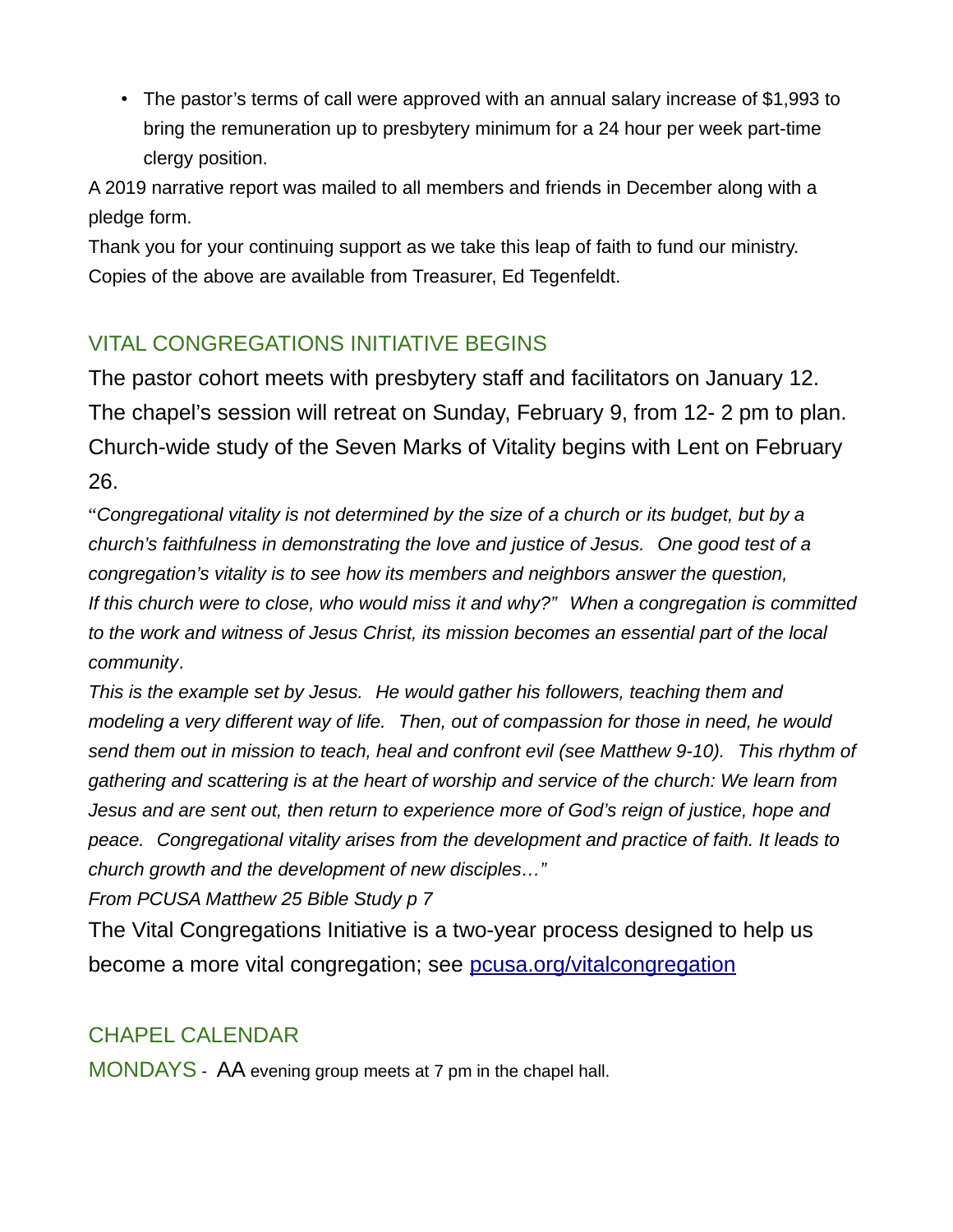TUESDAYS - NA evening group meets at 7:30 pm in the chapel hall. Contact Dennis 360.986.0815

Third Tuesdays North Beach Food Bank 9 - 11 am outside Firestation #8.

# LAST THURSDAY IN JANUARY meet at Seagate 5-7 PM for Food & **Friendship**

JANUARY 25, 2020 - ROBERT BURNS SUPPER (Scottish poet 1759-1796) who's Immortal Memory is still celebrated today the world over. Friends of Chapel by the Sea are hosting their first BURNS SUPPER at the Galway Banquet Room, 880 Point Brown Ave. NE, Ocean Shores, WA from 6 -8 pm. **Call 206.679-3553** for further information and to reserve a seat by January 17, 2020.

*Should auld acquaintance be forgot?*

# SAVE THE DATE: JUNE 28, 2020 - 60th anniversary for Chapel by the Sea.

Planning meeting after worship on Sunday, January 26 at 12 noon. Send us your photos, stories, prayers and blessings from the past decade for the memory book.

PRAYER LIST - Gracious God for those known to us and for those known only to you.

*Lord in your mercy*... Jim Adkins, chemotherapy for stage 4 cancer Penny Adkins recovering strength to help husband Jim Christy, neighbor of Phyllis, stage 4 cancer. Kristy Preheim that health may be restored Jeff, son-in-law of Phyllis Shaughnessy Suzanne's health, Tavia, Tara, Kim, Becky Gilbertson, Amy, Corkie For the chapel member & friends participating in the Vital Congregations Initiative along with 9 other churches in our presbytery. Chapel session members as they meet to plan.